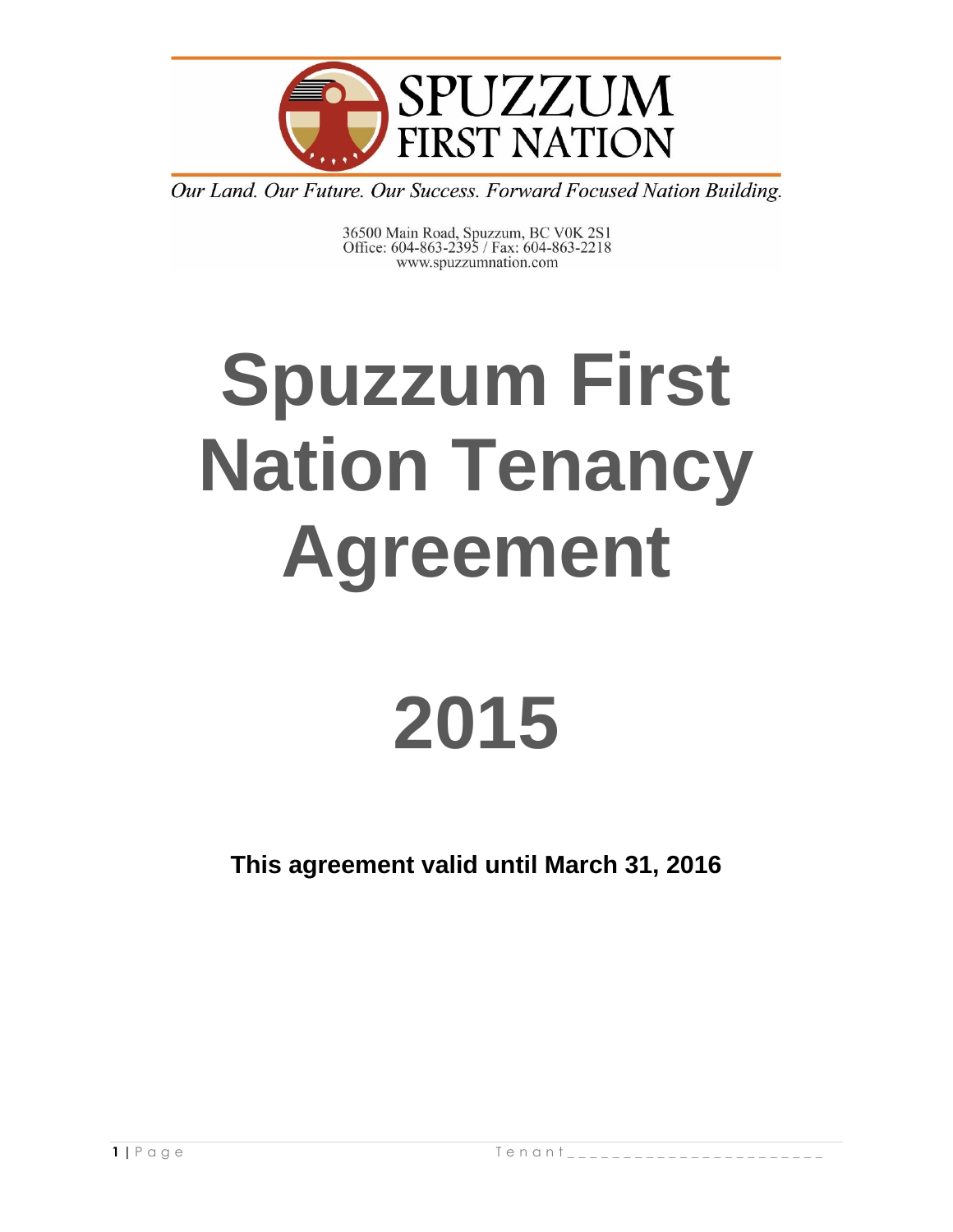

36500 Main Road, Spuzzum, BC V0K 2S1<br>Office: 604-863-2395 / Fax: 604-863-2218<br>www.spuzzumnation.com

**Tenants' name\_\_\_\_\_\_\_\_\_\_\_\_\_\_\_\_\_\_\_\_\_\_\_\_\_\_\_\_\_\_\_\_\_\_\_\_\_\_\_\_\_\_\_\_\_\_\_\_\_\_\_\_\_\_\_**

**Rental Address\_\_\_\_\_\_\_\_\_\_\_\_\_\_\_\_\_\_\_\_\_\_\_\_\_\_\_\_\_\_\_\_\_\_\_\_\_\_\_\_\_\_\_\_\_\_\_\_\_\_\_\_\_\_**

**Contact\_\_\_\_\_\_\_\_\_\_\_\_\_\_\_\_\_\_\_\_\_\_\_\_\_\_\_\_\_\_\_\_\_\_\_\_\_\_\_\_\_\_\_\_\_\_\_\_\_\_\_\_\_\_\_\_\_\_\_\_\_**

**TENANCY AGREEMENT** between:

The LANDLORD(S): Spuzzum First Nation, 36500, Main Road, Spuzzum BC, V0K 1S1

| daytime phone number                                                                        | other phone number |                | fax number |
|---------------------------------------------------------------------------------------------|--------------------|----------------|------------|
|                                                                                             |                    | and            |            |
| The TENANT(S): ________                                                                     |                    |                |            |
| first name                                                                                  |                    | middle name(s) | last name  |
| ADDRESS OF PLACE BEING RENTED TO TENANT(s) (called the 'rental unit' in this<br>agreement): |                    |                |            |
| Unit<br><b>Street</b>                                                                       | City               | Province       |            |
|                                                                                             |                    |                |            |
| List all occupants in the home                                                              |                    |                |            |
| Name                                                                                        |                    | Relationship   | Age        |
|                                                                                             |                    |                |            |
|                                                                                             |                    |                |            |
|                                                                                             |                    |                |            |
|                                                                                             |                    |                |            |

2. LENGTH OF TENANCY (please fill in the dates and times in the spaces provided)

This tenancy starts on:<br>Day month year Length of tenancy: (please check a, b or c and provide additional information as requested)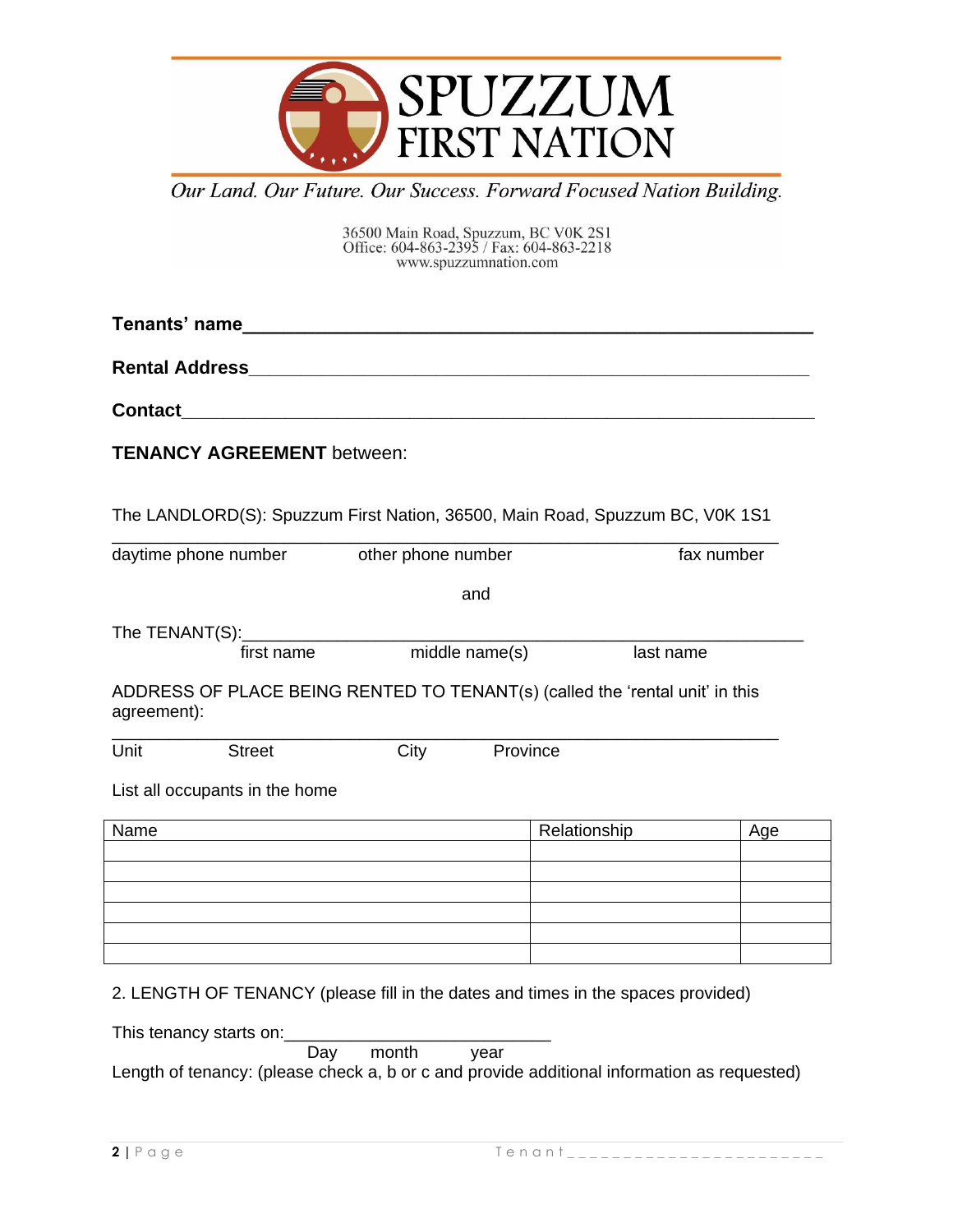

36500 Main Road, Spuzzum, BC V0K 2S1<br>Office: 604-863-2395 / Fax: 604-863-2218<br>www.spuzzumnation.com

This tenancy is: circle one a) on a month-to-month basis b) for a fixed length of time : ending on: length of time day month year

3. RENT (please fill in the information in the spaces provided)

Payment of Rent:

The tenant will pay the rent of \$\_\_\_\_\_\_\_\_\_\_\_\_ each month to the landlord on 18th day of each month, subject to rent increases given in accordance with Band Policies.

The tenant must pay the rent on time. If the rent is late, the landlord may issue a Notice to End Tenancy to the tenant, which may take effect not earlier than 10 days after the date the notice is given.

a) What is included in the rent: (Check only those that are included and provide additional information, if needed.)

| Water        | Stove and Oven            | <b>Window Coverings</b>  |
|--------------|---------------------------|--------------------------|
| Storage      | Electricity               | Dishwasher               |
| Cablevision  | <b>Garbage Collection</b> | Heat                     |
| Refrigerator | Laundry (free)            | Parking for vehicle(s)   |
| Furniture    | Carpets                   | <b>Sheets and Towels</b> |
| Other:       | Additional Information:   |                          |
|              |                           |                          |
|              |                           |                          |
|              |                           |                          |

## 4. SECURITY DEPOSIT AND PET DAMAGE DEPOSIT

| not applicable<br>A. Security Deposit<br>The tenant is required to pay a security deposit of $\frac{1}{2}$ | bv                   |
|------------------------------------------------------------------------------------------------------------|----------------------|
| not applicable $\Box$<br><b>B. Pet Damage Deposit</b>                                                      | day month year       |
| The tenant is required to pay a pet damage deposit of $\S$                                                 | bv<br>day month year |

The landlord agrees: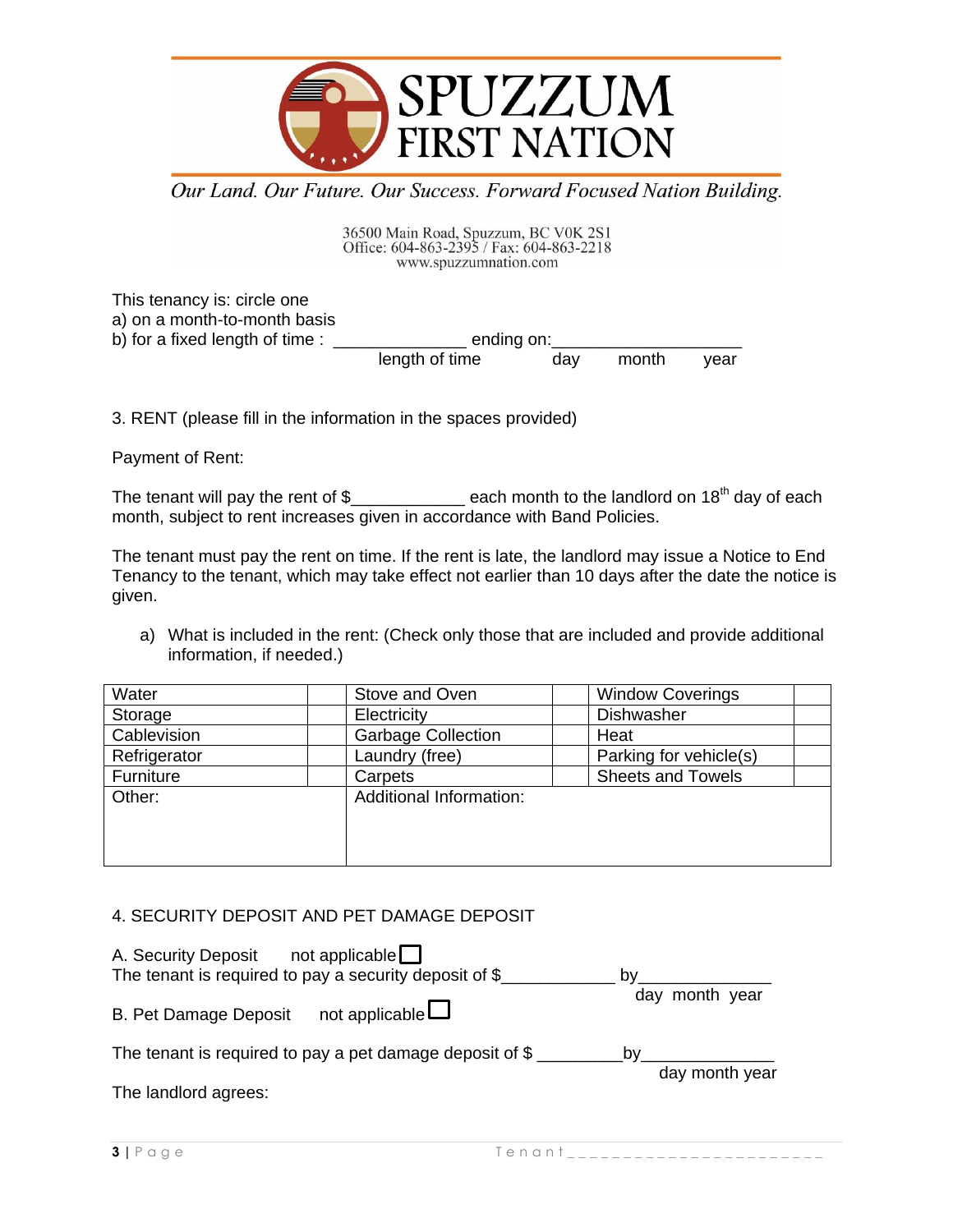

36500 Main Road, Spuzzum, BC V0K 2S1<br>Office: 604-863-2395 / Fax: 604-863-2218 www.spuzzumnation.com

a) That the security deposit and pet damage deposit must each not exceed one half of the monthly rent payable for the residential property,

b) To keep the security deposit and pet damage deposit during the tenancy and pay interest on it in accordance with band policies, and

c) To repay the security deposit and pet damage deposit and interest to the tenant within 15 days of the end of the tenancy agreement, unless the tenant agrees in writing to allow the landlord to keep an amount as payment for unpaid rent or damage.

## 5. PETS

Any term in this tenancy agreement or the Spuzzum First Nation Housing Policies, Pet Ownership Policy that prohibits, or restricts the size of, a pet or that governs the tenant's obligations regarding the keeping of a pet on the residential property is subject to the rights and restrictions under the Guide Animal Act.

Tenants will sign and retain a copy of the Pet Ownership Agreement as part of this Tenancy Agreement.

## 6. CONDITION INSPECTIONS

1) In accordance with sections policy 11.0 (4) the landlord and tenant must inspect the condition of the rental unit together

a) when the tenant is entitled to possession,

b) when the tenant starts keeping a pet during the tenancy, if a condition inspection was not completed at the start of the tenancy, and

c) at the end of the tenancy.

2) The landlord and tenant may agree on a different day for the condition inspection.

## 7. PAYMENT OF RENT

1) The tenant must pay the rent on time. If the rent is unpaid, the landlord may issue a notice to end a tenancy to the tenant, which may take effect not earlier than 10 days after the date the tenant receives the notice.

2) The landlord must not take away or make the tenant pay extra for a service or facility that is already included in the rent.

3) The landlord must give the tenant a receipt for rent paid in cash.

4) The landlord must return to the tenant on or before the last day of the tenancy any post-dated cheques for rent that remain in the possession of the landlord. If the landlord does not have a forwarding address for the tenant and the tenant has vacated the premises without notice to the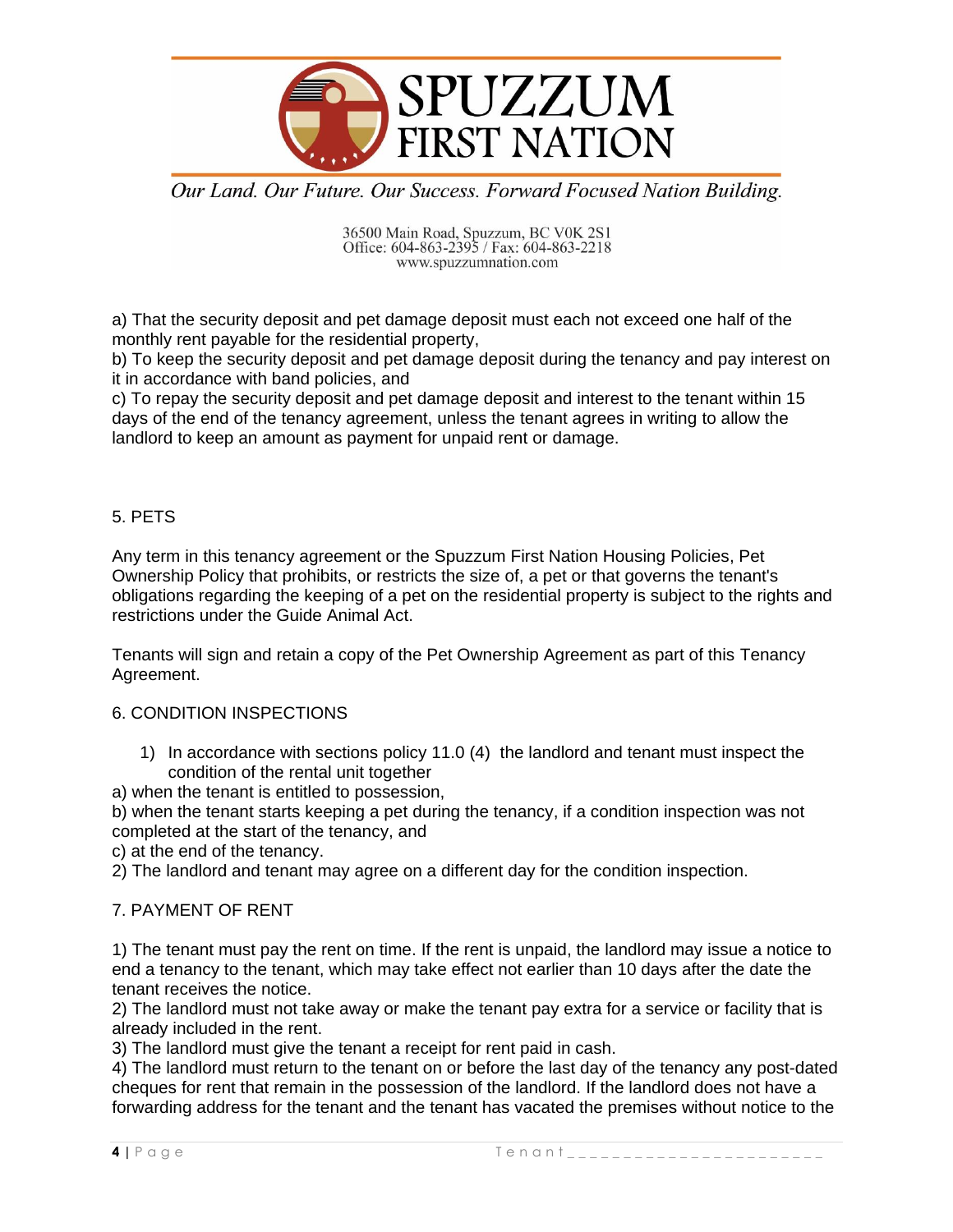

36500 Main Road, Spuzzum, BC V0K 2S1<br>Office: 604-863-2395 / Fax: 604-863-2218<br>www.spuzzumnation.com

landlord, the landlord must forward any post-dated cheques for rent to the tenant when the tenant provides a forwarding address in writing.

## 8. RENT INCREASE

1) Once a year the landlord may increase the rent for the existing tenant. The landlord may only increase the rent 12 months after the date that the existing rent was established with the tenant or 12 months after the date of the last legal rent increase for the tenant, even if there is a new landlord or a new tenant by way of an assignment.

2) A landlord must give a tenant 3 whole months' notice, in writing, of a rent increase. [For example, if the rent is due on the 18th of the month and the tenant is given notice any time in January, including January 18th, there must be 3 whole months before the increase begins. In this example, the months are February, March and April, so the increase would begin on May 18th.]

3) The landlord may increase the rent only in the amount set out by the regulation. If the tenant thinks the rent increase is more than is allowed by Policies, the tenant may appeal to the Chief and Council.

#### . 9. ASSIGN OR SUBLET

1) The tenant may not assign or sublet the rental unit to another person without the written consent of the landlord.

2) New sub-letting tenants must meet with the housing department to review and sign an agreement to adhere by Housing policies.

#### 10. REPAIRS

#### 1) Landlord's obligations:

a) The landlord must provide and maintain the residential property in a reasonable state of decoration and repair, suitable for occupation by a tenant. The landlord must comply with health, safety and housing standards required by law.

#### 2) Tenant's obligations:

a) The tenant must maintain reasonable health, cleanliness and sanitary standards throughout the rental unit and the other residential property to which the tenant has access. The tenant must take the necessary steps to repair damage to the residential property caused by the actions or neglect of the tenant or a person permitted on the residential property by the tenant. The tenant is not responsible for reasonable wear and tear to the residential property.

## 3) Emergency Repairs: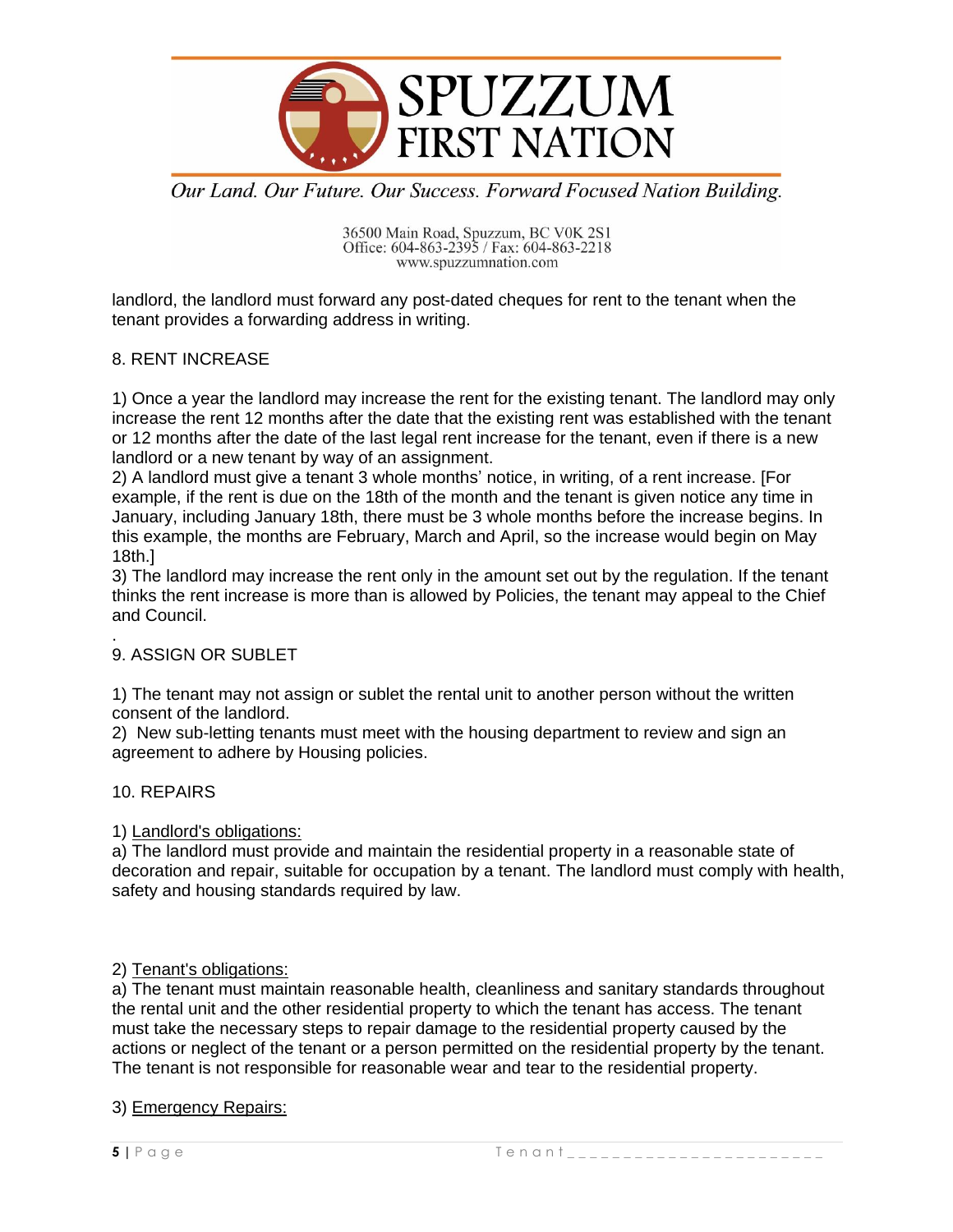

36500 Main Road, Spuzzum, BC V0K 2S1<br>Office: 604-863-2395 / Fax: 604-863-2218<br>www.spuzzumnation.com

a) The landlord must post and maintain in a conspicuous place on the residential property, or give to the tenant in writing, the name and telephone number of the designated contact person for emergency repairs.

b) If emergency repairs are required, the tenant must make at least two attempts to telephone the designated contact person, and then give the landlord reasonable time to complete the repairs.

c) If the emergency repairs are still required, the tenant may undertake the repairs, and claim reimbursement from the landlord, provided a statement of account and receipts are given to the landlord.

d) Emergency repairs must be urgent and necessary for the health and safety of persons or preservation or use of the residential property and are limited to repairing

i) major leaks in pipes or the roof,

- ii) damaged or blocked water or sewer pipes or plumbing fixtures,
- iii) the primary heating system,
- iv) damaged or defective locks that give access to a rental unit, or
- v) the electrical systems.

3) The landlord may inspect the rental unit monthly in accordance with Policy 12.0

## 15. LANDLORD TO GIVE TENANCY AGREEMENT TO TENANT

\_\_\_\_\_\_\_\_\_\_\_\_\_\_\_\_\_\_\_\_\_\_\_\_\_\_\_\_\_\_\_\_\_\_\_\_\_\_\_\_\_\_\_\_\_\_

The landlord must give the tenant a copy of this agreement promptly, and in any event within 21 days of entering into the agreement.

## 17. ADDITIONAL TERMS

a) Write down any additional terms which the tenant and the landlord agree to. Additional terms may cover matters such as pets, yard work, smoking and garbage or snow removal. \_\_\_\_\_\_\_\_\_\_\_\_\_\_\_\_\_\_\_\_\_\_\_\_\_\_\_\_\_\_\_\_\_\_\_\_\_\_\_\_\_\_\_\_\_\_\_\_\_\_\_\_\_\_\_\_\_\_\_\_\_\_\_\_\_\_\_\_\_\_\_\_\_\_\_\_

\_\_\_\_\_\_\_\_\_\_\_\_\_\_\_\_\_\_\_\_\_\_\_\_\_\_\_\_\_\_\_\_\_\_\_\_\_\_\_\_\_\_\_\_\_\_\_\_\_\_\_\_\_\_\_\_\_\_\_\_\_\_\_\_\_\_\_\_\_\_\_\_\_\_\_\_ \_\_\_\_\_\_\_\_\_\_\_\_\_\_\_\_\_\_\_\_\_\_\_\_\_\_\_\_\_\_\_\_\_\_\_\_\_\_\_\_\_\_\_\_\_\_\_\_\_\_\_\_\_\_\_\_\_\_\_\_\_\_\_\_\_\_\_\_\_\_\_\_\_\_\_\_ \_\_\_\_\_\_\_\_\_\_\_\_\_\_\_\_\_\_\_\_\_\_\_\_\_\_\_\_\_\_\_\_\_\_\_\_\_\_\_\_\_\_\_\_\_\_\_\_\_\_\_\_\_\_\_\_\_\_\_\_\_\_\_\_\_\_\_\_\_\_\_\_\_\_\_\_

IMPORTANT

All other terms not covered in this tenancy agreement shall be followed as per Spuzzum First Nation Housing Policy.

This Tenancy Agreement will be renewed annually by March 31<sup>st</sup> of each year.